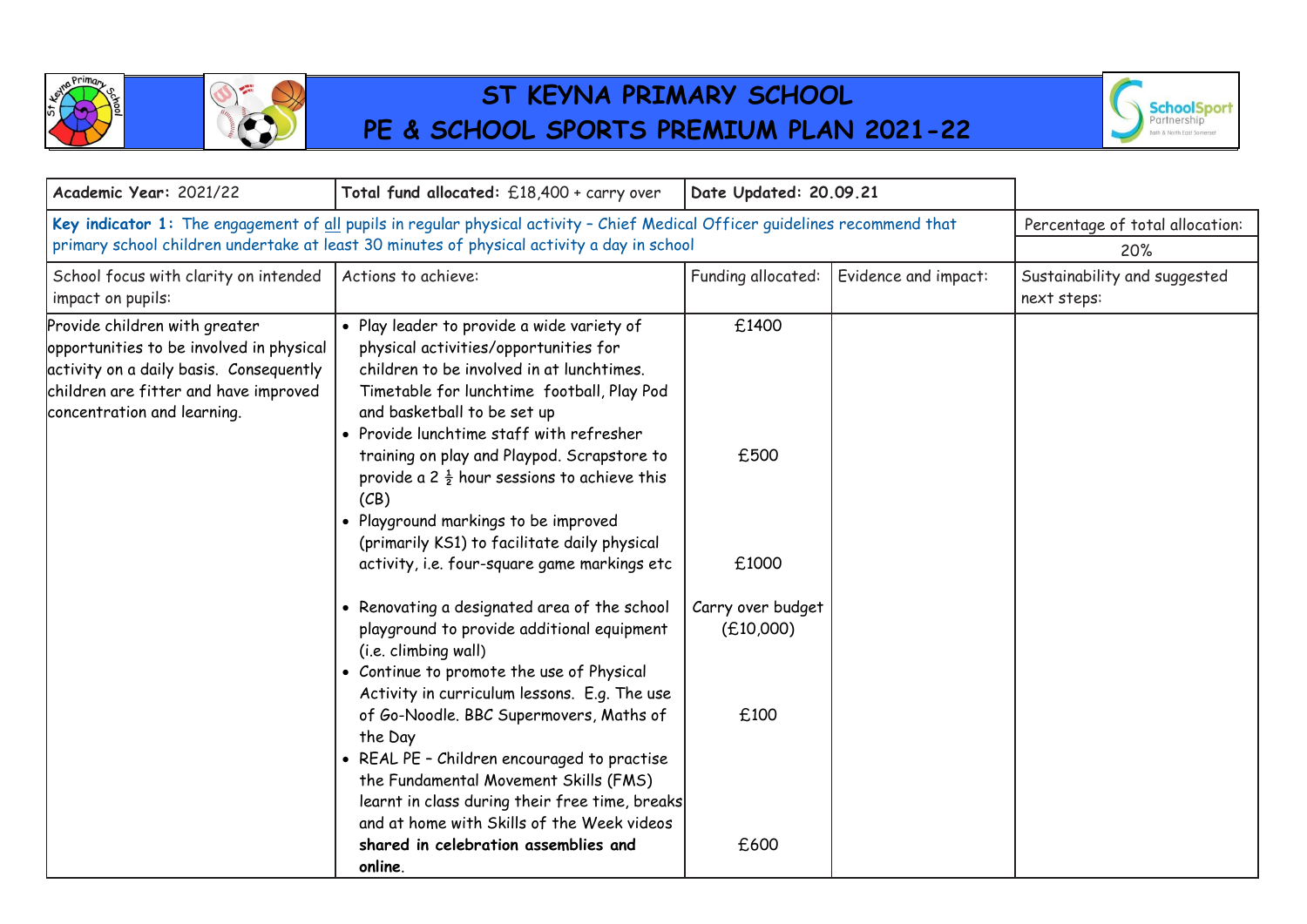|                                                                                                                                                                                                                                | • Maintain 'daily mile' activity across the<br>school and a termly Inter-house running<br>competition (IHRC)<br>· School Clubs-Every term, deliver a wide<br>variety of clubs provided by staff and<br>coaches. Encourage the inclusion of<br>identified non-participants.<br>• Promote the use of young sports leaders to<br>assist with the intra-house running<br>competitions and school sports days                                                                                                                                                                                                                                                                                                 | Total £3,600                                                          |                                         |                                             |
|--------------------------------------------------------------------------------------------------------------------------------------------------------------------------------------------------------------------------------|----------------------------------------------------------------------------------------------------------------------------------------------------------------------------------------------------------------------------------------------------------------------------------------------------------------------------------------------------------------------------------------------------------------------------------------------------------------------------------------------------------------------------------------------------------------------------------------------------------------------------------------------------------------------------------------------------------|-----------------------------------------------------------------------|-----------------------------------------|---------------------------------------------|
|                                                                                                                                                                                                                                | Key indicator 2: The profile of PE and sport being raised across the school as a tool for whole school improvement                                                                                                                                                                                                                                                                                                                                                                                                                                                                                                                                                                                       |                                                                       |                                         | Percentage of total allocation:             |
|                                                                                                                                                                                                                                |                                                                                                                                                                                                                                                                                                                                                                                                                                                                                                                                                                                                                                                                                                          |                                                                       |                                         | 7%                                          |
| School focus with clarity on intended<br>impact on pupils:                                                                                                                                                                     | Sustainability and suggested next steps:                                                                                                                                                                                                                                                                                                                                                                                                                                                                                                                                                                                                                                                                 |                                                                       | Funding allocated: Evidence and impact: | Sustainability and suggested<br>next steps: |
| Participation in PE and in particular<br>Outdoor Activities promotes the<br>health and wellbeing of all children.<br>Children will be physically and mentally<br>well and more able, impacting on whole<br>school improvement. | Outdoor Learning - All subject leaders<br>share expertise to improve outdoor<br>learning within their subjects.<br>Opportunities for CPD in the B&NES<br>outdoor learning network.<br>Audit school resources and purchase<br>new resources to enhance outdoor<br>learning and participation. (CB)<br>Gardening and clearing in WWW- using<br>existing grounds maintenance contract<br>to clear routes through the bushes/ let<br>grassy areas grow and be mown.<br>Tree planting in the Wild Willow<br>Wilderness - possibility of accessing<br>free trees<br>Liaise with ground maintenance to find a<br>solution to the poor quality surface of<br>the school field.<br>REAL PE - PE Subject leader to | <b>NA</b><br><b>NA</b><br>£500<br>£300 + Carry over<br>budget (£5000) |                                         |                                             |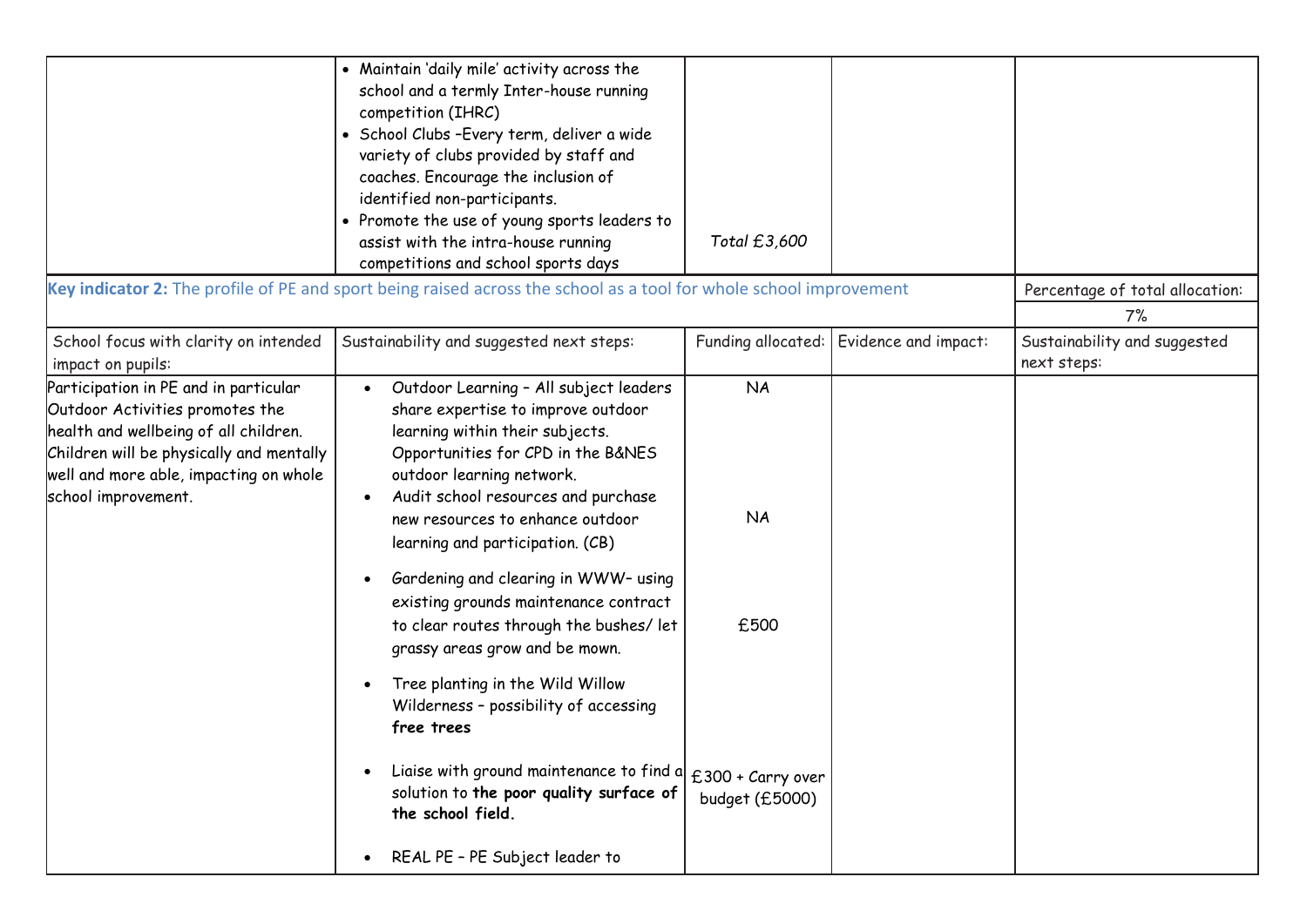|                                        | organise Fundamental Movement Skills<br>refresher training (Sarah Moon) for all                   | £300        |                      |                                 |
|----------------------------------------|---------------------------------------------------------------------------------------------------|-------------|----------------------|---------------------------------|
|                                        | teachers including, assessing and                                                                 |             |                      |                                 |
|                                        | tracking progress using the FUNS                                                                  |             |                      |                                 |
|                                        | Skills Wheel.                                                                                     |             |                      |                                 |
|                                        | Resource Audit - Complete an audit of                                                             |             |                      |                                 |
|                                        | resources to ensure all planned                                                                   |             |                      |                                 |
|                                        | activities are facilitated. Review and                                                            |             |                      |                                 |
|                                        | purchase new equipment where needed.                                                              |             |                      |                                 |
|                                        | Maintain 'daily mile' activity across the                                                         | £200        |                      |                                 |
|                                        | school and a termly Inter-house running                                                           |             |                      |                                 |
|                                        | competition (IHRC). Consequently                                                                  |             |                      |                                 |
|                                        | children are fitter and have improved                                                             |             |                      |                                 |
|                                        | concentration and learning.                                                                       |             |                      |                                 |
|                                        | In Celebration assemblies promote and                                                             |             |                      |                                 |
|                                        | celebrate national sporting                                                                       |             |                      |                                 |
|                                        | achievements and children's own                                                                   |             |                      |                                 |
|                                        | sporting achievements through 'St                                                                 |             |                      |                                 |
|                                        | Keyna Superstars'.                                                                                | Total £1300 |                      |                                 |
|                                        |                                                                                                   |             |                      |                                 |
|                                        | Key indicator 3: Increased confidence, knowledge and skills of all staff in teaching PE and sport |             |                      | Percentage of total allocation: |
|                                        |                                                                                                   |             |                      | 13%                             |
| School focus with clarity on intended  |                                                                                                   | Funding     | Evidence and impact: | Sustainability and suggested    |
| impact on pupils:                      | Sustainability and suggested next steps:                                                          | allocated:  |                      | next steps:                     |
| Staff are supported well in delivering | • Subscribe to the Bath & North East                                                              | £1,750      |                      |                                 |
| high quality PE and as a consequence   | Somerset School Sport Partnership -                                                               |             |                      |                                 |
| the children make excellent progress.  | Includes: CPD Courses, Staff Inset,                                                               |             |                      |                                 |
|                                        | Subject Leader Network, In School                                                                 |             |                      |                                 |
|                                        | Curriculum CPD & Intervention, Additional                                                         |             |                      |                                 |
|                                        | School Sport Curriculum Coaches,                                                                  |             |                      |                                 |
|                                        | Supporting and Extending pupil                                                                    |             |                      |                                 |
|                                        | achievement, Inter school competition and                                                         |             |                      |                                 |
|                                        | School to Community Sporting Pathways.                                                            |             |                      |                                 |
|                                        | • Allocate funds and time to enable PE                                                            | £300        |                      |                                 |
|                                        | Subject Leader to coordinate the                                                                  |             |                      |                                 |
|                                        | development of PE, including planning and                                                         |             |                      |                                 |
|                                        | reviewing progress.<br>• Complete a staff audit of skills to assess                               |             |                      |                                 |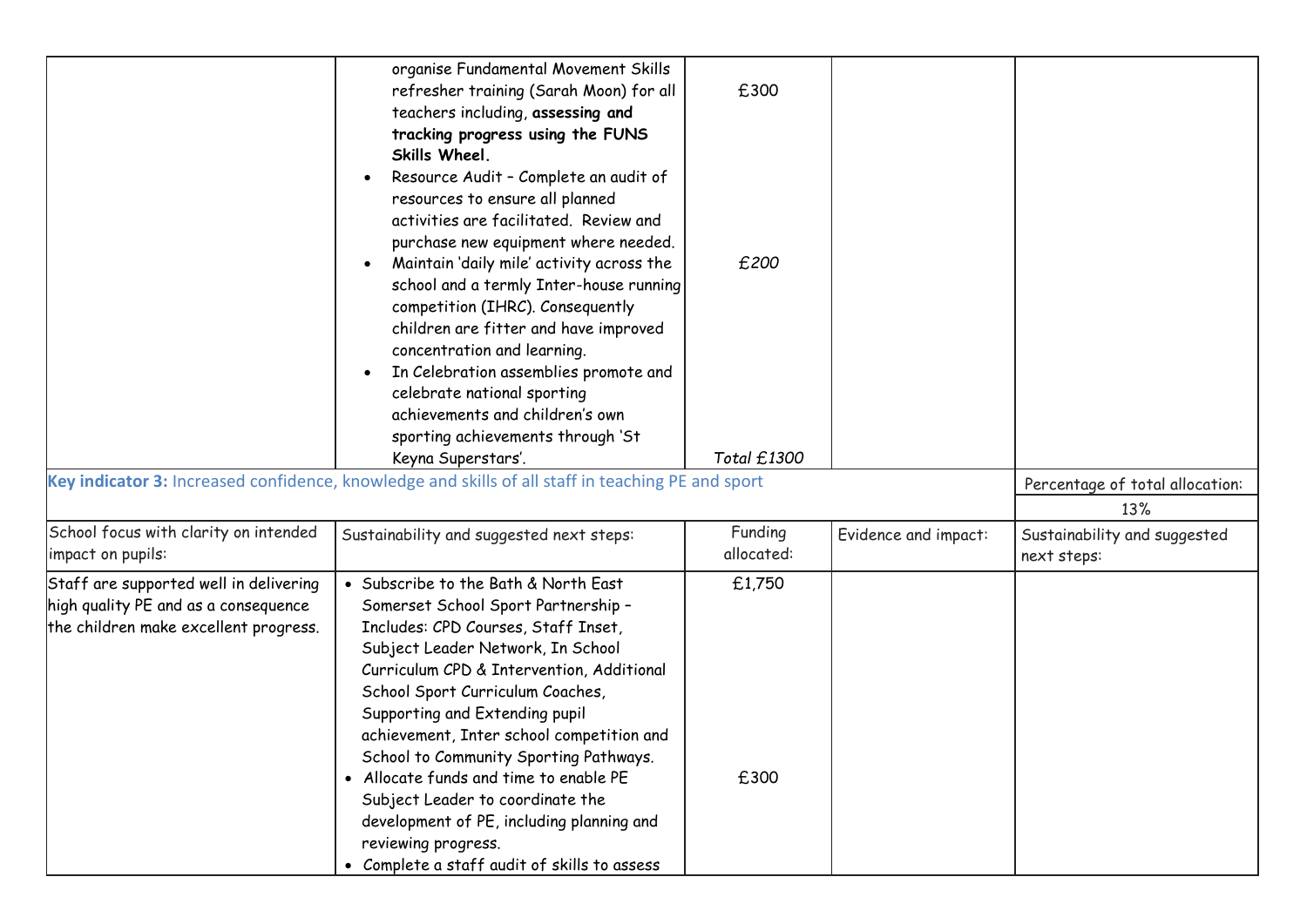|                                                                                                                                                                                                                                                                        | progress and areas of need and<br>development. Identify staff requiring<br>swimming teaching CPD.<br>• Employ a range of PE/Sports coaches to<br>provide high quality CPD for staff (see<br>below).<br>Key indicator 4: Broader experience of a range of sports and activities offered to all pupils                                                                               | £400<br>Total £2,450   |                      | Percentage of total allocation:             |
|------------------------------------------------------------------------------------------------------------------------------------------------------------------------------------------------------------------------------------------------------------------------|------------------------------------------------------------------------------------------------------------------------------------------------------------------------------------------------------------------------------------------------------------------------------------------------------------------------------------------------------------------------------------|------------------------|----------------------|---------------------------------------------|
|                                                                                                                                                                                                                                                                        |                                                                                                                                                                                                                                                                                                                                                                                    |                        |                      | 49%                                         |
| School focus with clarity on intended<br>impact on pupils:                                                                                                                                                                                                             | Sustainability and suggested next steps:                                                                                                                                                                                                                                                                                                                                           | Funding<br>allocated:  | Evidence and impact: | Sustainability and suggested<br>next steps: |
| • Provide children with the<br>opportunity to participate in a wide<br>variety of new sports/activities,<br>led by experienced and skilled<br>coaches, in order to excite children<br>and promote long-term interest.                                                  | • Devise a Coaching Programme for the<br>academic year 2020/21 (see appendix 1).<br>Use local qualified coaches and reputable<br>sporting organisations to lead sessions.<br>This will include both curriculum sessions<br>and clubs.<br>• Identify members of staff with skills to<br>deliver a wide variety of extra-curricular<br>activities, both PE and Physical experiences. | £9,000<br>Total £9,000 |                      |                                             |
| Key indicator 5: Increased participation in competitive sport                                                                                                                                                                                                          | Percentage of total allocation:<br>10%                                                                                                                                                                                                                                                                                                                                             |                        |                      |                                             |
| School focus with clarity on intended<br>impact on pupils:                                                                                                                                                                                                             | Sustainability and suggested next steps:                                                                                                                                                                                                                                                                                                                                           | Funding<br>allocated:  | Evidence and impact: | Sustainability and suggested<br>next steps: |
| Ensure that the children have the<br>opportunity to participate in a range of<br>competitive events, both in and outside<br>of the school setting. As a result,<br>children become focused on training<br>and improving health, fitness and<br>ultimately performance. | • Provide financial allocation from the Sports<br>Premium to ensure transport can be<br>arranged, enabling greater participation in<br>competitions.<br>• Enter the Keynsham Schools Swimming Gala<br>and prepare a team for the event. Organise<br>training sessions leading up to the<br>competition.<br>• Look to increase participation in a range of                          | £400<br>£800           |                      |                                             |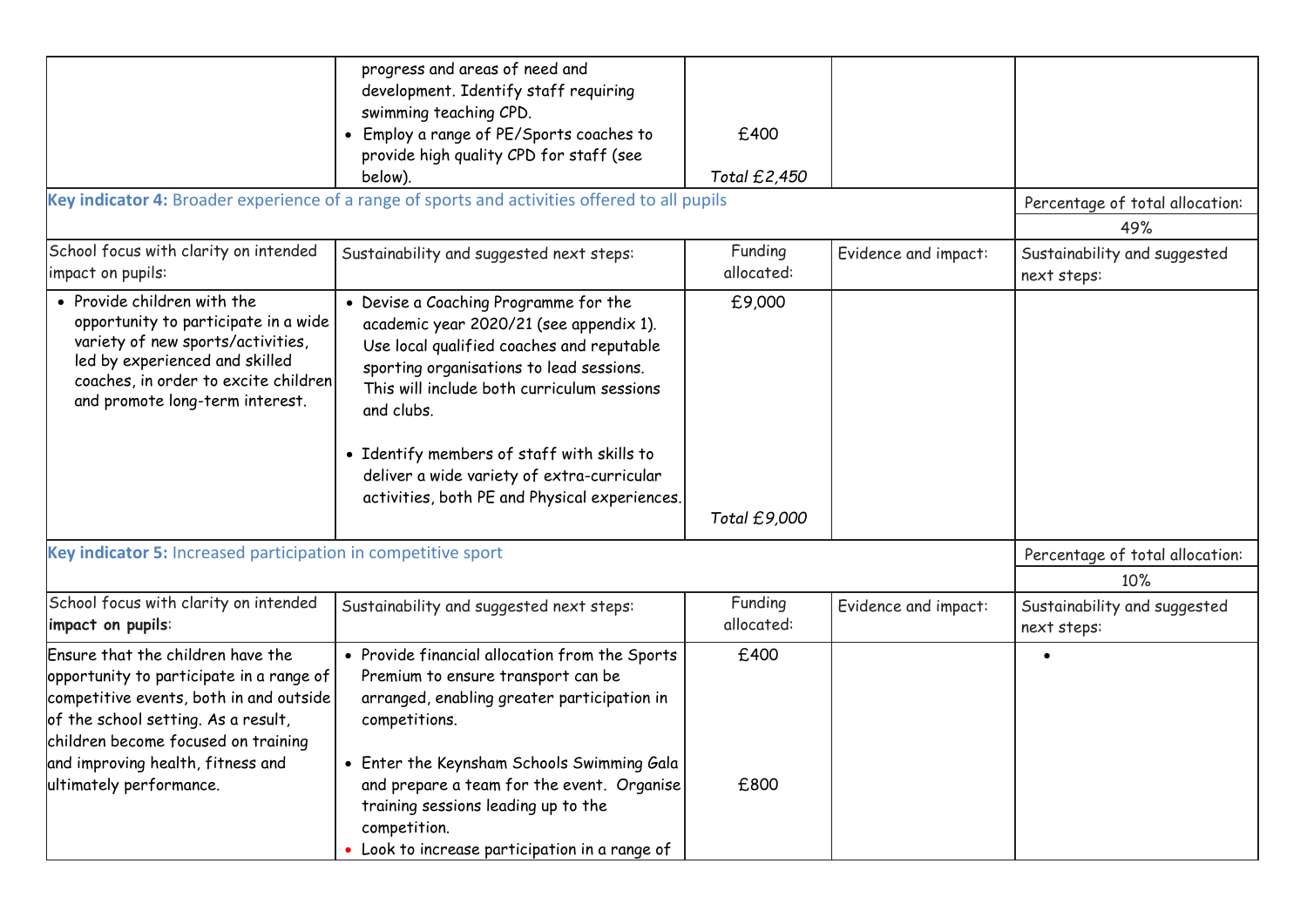| school games competitions - release staff<br>to enable participation.<br>Annual Sports Days organised for children<br>all phases of the school. At KS2 enlist the<br>support of Play Leaders from<br>Wellsway/Broadlands to facilitate events. | £400<br>£200 |  |
|------------------------------------------------------------------------------------------------------------------------------------------------------------------------------------------------------------------------------------------------|--------------|--|
|                                                                                                                                                                                                                                                | Total £1,800 |  |

| Meeting national curriculum requirements for swimming and water safety                                                                                                                                                      | Please complete all of the below*: |
|-----------------------------------------------------------------------------------------------------------------------------------------------------------------------------------------------------------------------------|------------------------------------|
| What percentage of your current Year 6 cohort swim competently, confidently and proficiently over a distance of at least<br>25 metres?                                                                                      |                                    |
| What percentage of your current Year 6 cohort use a range of strokes effectively [for example, front crawl,<br>backstroke and breaststroke]?                                                                                |                                    |
| What percentage of your current Year 6 cohort perform safe self-rescue in different water-based situations?                                                                                                                 |                                    |
| Schools can choose to use the Primary PE and Sport Premium to provide additional provision for swimming but this must<br>be for activity over and above the national curriculum requirements. Have you used it in this way? | Yes/No                             |